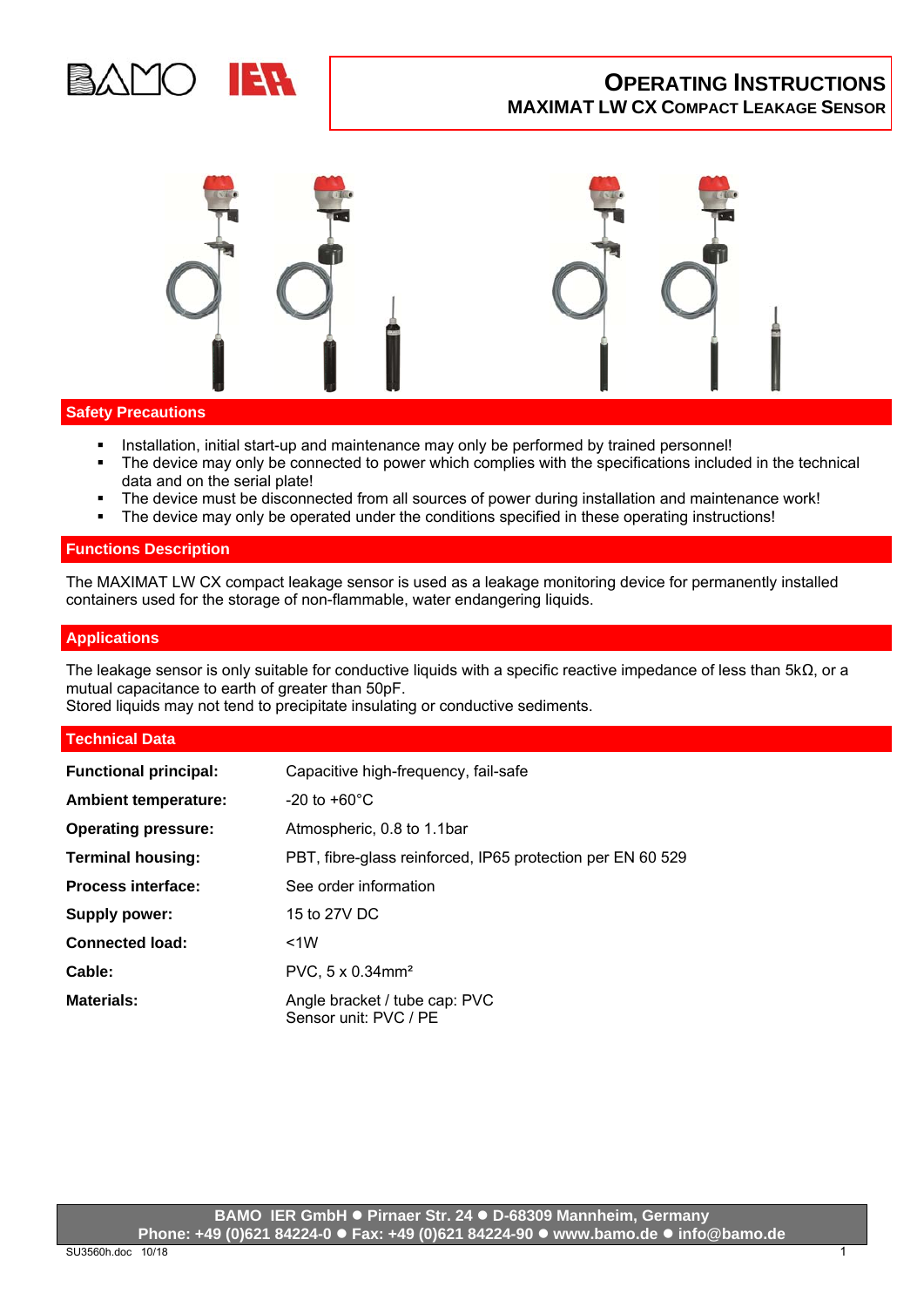

# **Technical Data** (continued)

#### **Outputs:**

**Floating reed relay contact** (contact opens in case of alarm) for extra-low voltage, max. 50V AC / DC, max. 0.5A, max. 10VA e.g. for connection to coupling relays or PLC, TC4 signalling device or CST supply power isolator

**Observe protective measures for reed relay contacts (see instruction leaflet SU3101)**

**2-wire alarm evaluation** with MAXIMAT SHR C measuring transducer

#### **Note: Simultaneous use of both outputs is not possible.**

**Input:** For external test button *(connection to terminals T and C)* Test button contact closed = test alarm is triggered

Note: The function test executed with the test button does not replace the operating test specified in ZG-ÜS, section 6.2, which must be conducted for all probes on a regular basis at least once a year.

**Connector cable:** (for variant without terminal housing only): shielded PVC cable, 5 x 0.34mm<sup>2</sup>

#### **Indication:**

LED (green) on the connector PCB (for variant with terminal housing only):

- Run: LED illuminated
- Alarm/error: LED off

## **Measuring circuit cable length:**

Max. 300m, min. wire cross-section: 0.5mm<sup>2</sup>

## **Maintenance**

When used as intended, the device is maintenance-free

#### **Note!**

In case of leakage, the probe should be removed from the medium as soon as possible. It must be effectively cleaned (rinsed off) and may only be returned to the dry catch basin after a complete functional test.

# **CE Mark**

The device fulfills the legal requirements of applicable EU-guidelines

## **Approvals**

DIBt (Germany)-Approval no. **Z-65.40.496** for leakage sensors in accordance with WHG §19 SVTI ASIT (Switzerland)-Approval no. **KVU-No. 321.012.14** for leakage sensors in accordance with GSchG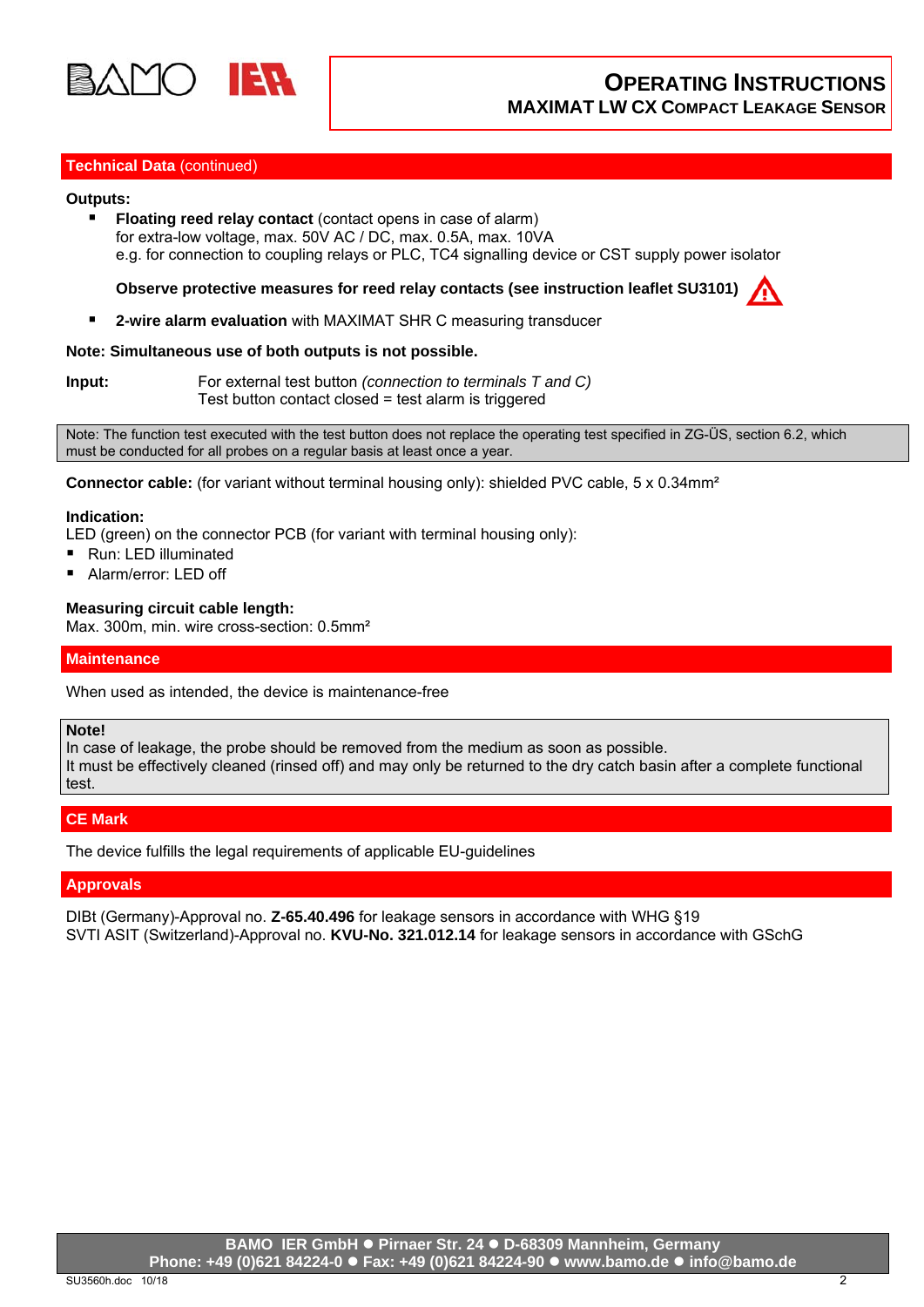

# **Installation:**

The leakage sensor's probe is suspended such that it hangs into the catch basin of the storage tank to be monitored. The probe may make contact with the outside wall of the catch basin, or may stand on its floor. The cable must be secured such that the probe is always positioned vertically. When installed in a free-hanging fashion, it must be assured that the connector cable is only pulled far enough through the adjuster fitting to allow for a maximum clearance of 40mm between the probe and the catch basin floor, so that the leakage alarm is triggered at a maximum fill-level of 50mm.

If the MAXIMAT LW CX ... 0 variant without terminal housing is used, other suitable mounting components must be utilised in an appropriate fashion.

The leakage sensor must be secured against shifting, swaying and floating up. The mounting components must be resistant to the media.

#### **Materials**

In the event of a tank leak, the leakage sensor comes into contact with the stored liquid, or vapours and condensate resulting therefrom. For this reason, leakage sensor materials must be selected which are adequately resistant to the liquid to be monitored.

| <b>Component</b>                 | <b>Material</b>                               |
|----------------------------------|-----------------------------------------------|
| Sensor and sensor tube           | PVC, PE                                       |
| Terminal housing / housing   PBT |                                               |
| Mounting components              | PVC (polyvinyl chloride) or PE (polyethylene) |
| Cable gland                      | PA (polyamide)                                |
| Cable gland seal                 | Perbunan / EPDM                               |
| Connector cable                  | <b>PVC</b>                                    |

## **Settings**



# **Installation Example:**

**Storage Tank Leakage Sensor** 

The leakage probes are installed inside catch basins. If the bottom of the probe contacts the floor of the catch basin, the alarm signal is triggered when the liquid reaches a fill-level of approximately 6mm. For applications involving storage tank catch basins, the probe must be installed such that the alarm signal is generated at a fill-level of 50mm or less.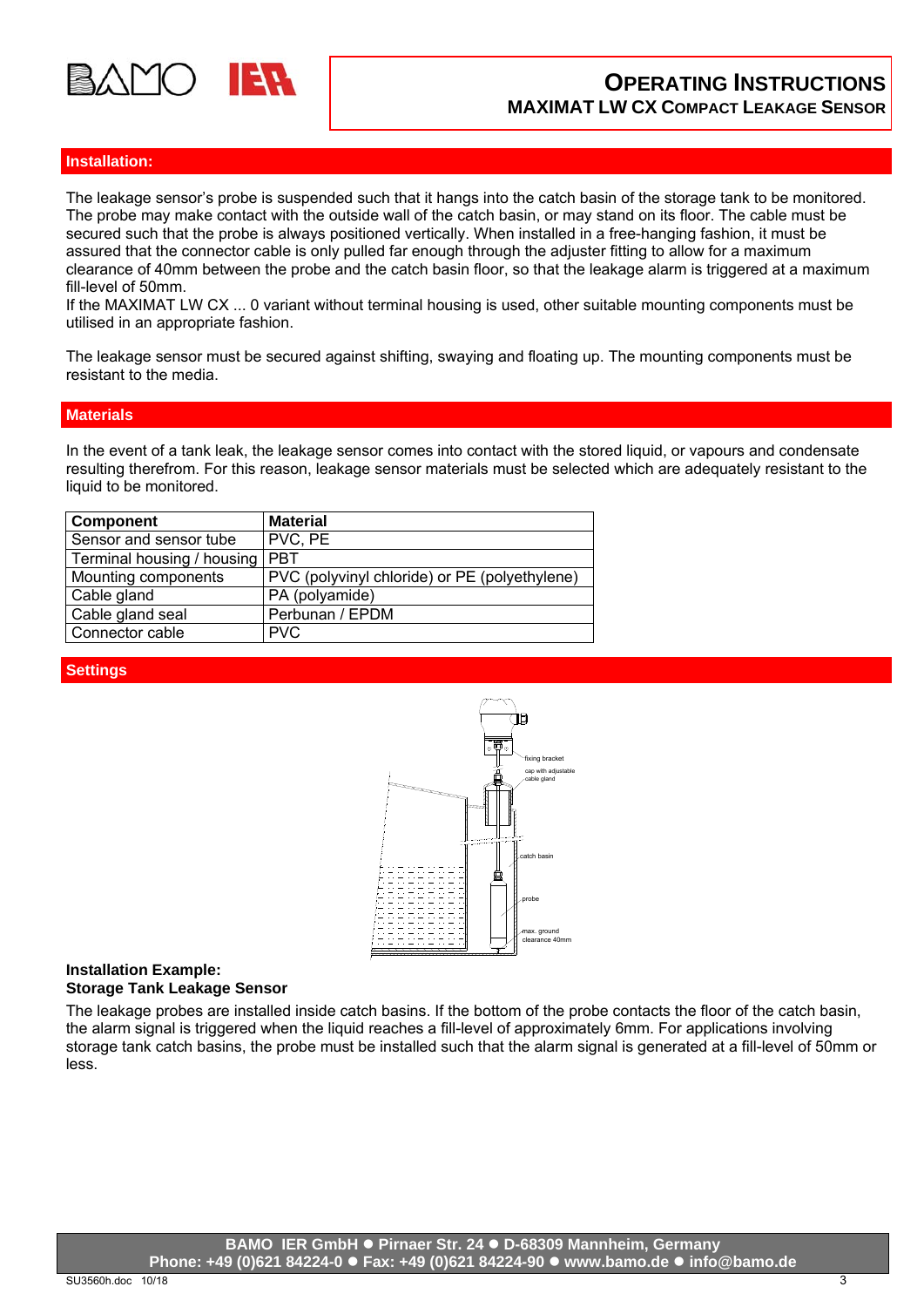

# **OPERATING INSTRUCTIONS MAXIMAT LW CX COMPACT LEAKAGE SENSOR**

## **Electrical Connection**

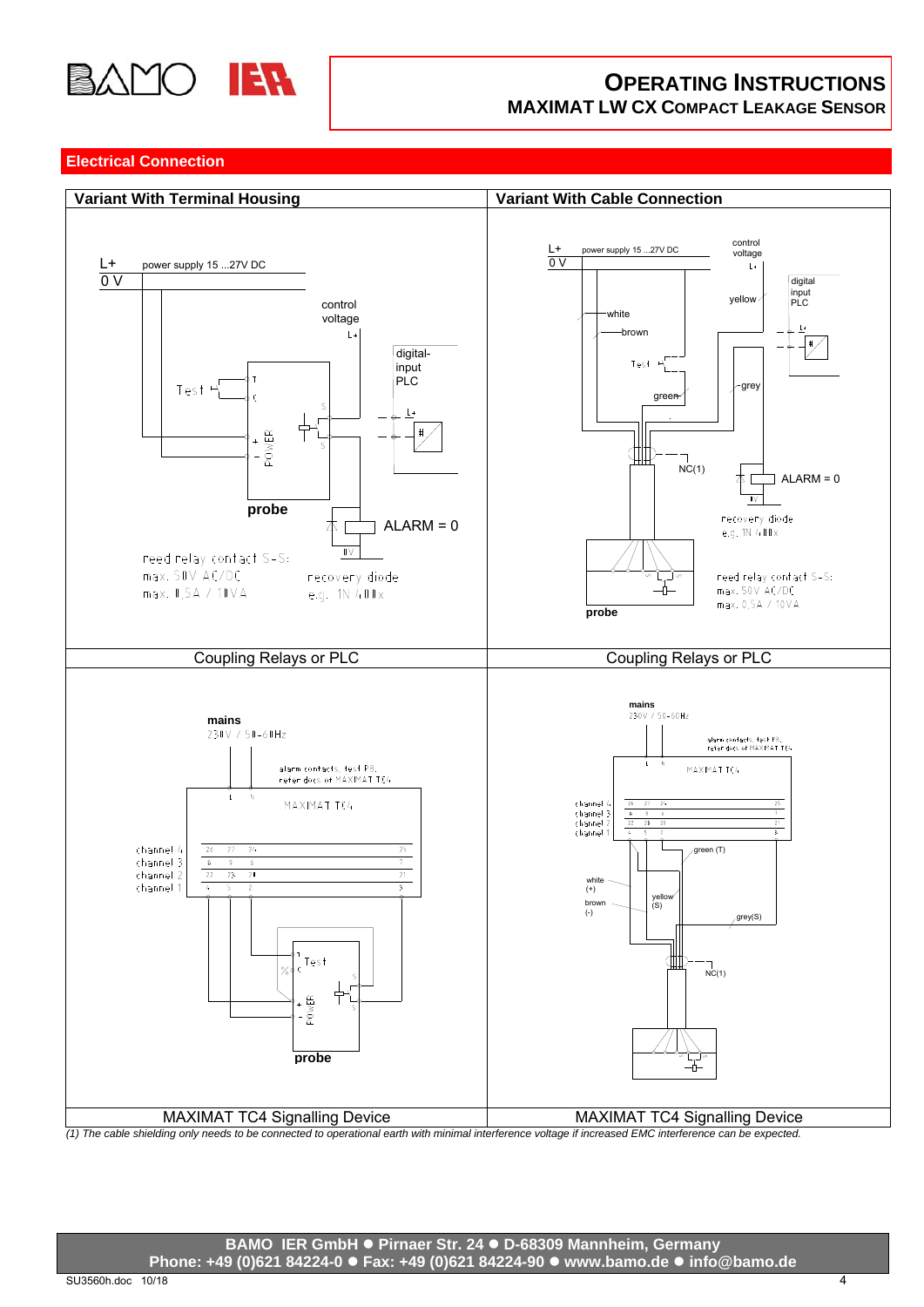

# **OPERATING INSTRUCTIONS MAXIMAT LW CX COMPACT LEAKAGE SENSOR**

# **Electrical Connected** (continued)



**BAMO IER GmbH Pirnaer Str. 24 D-68309 Mannheim, Germany Phone: +49 (0)621 84224-0 Fax: +49 (0)621 84224-90 www.bamo.de info@bamo.de**